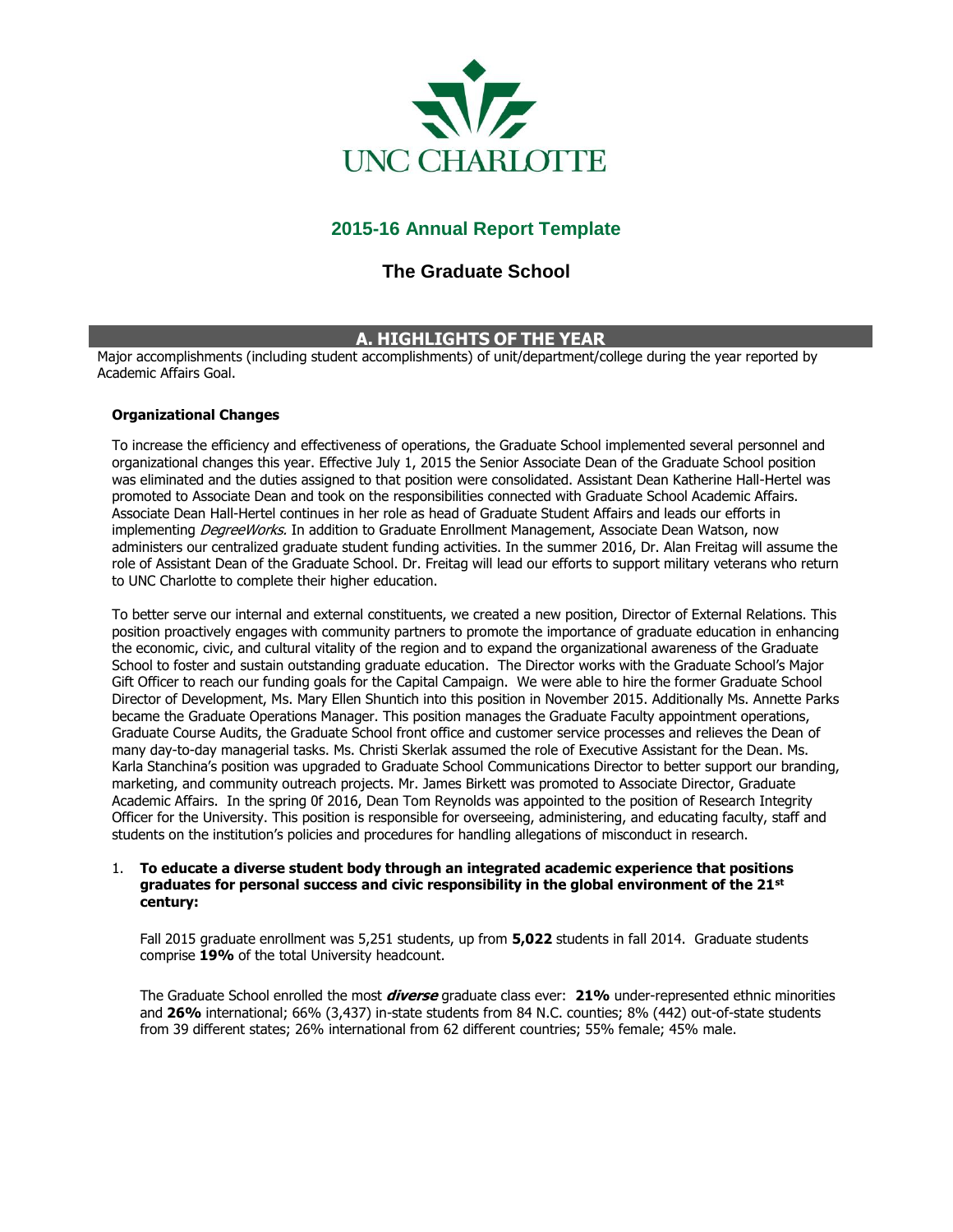

Other graduate enrollment highlights include:

- Enrolled **two new foreign Fulbright students** in fall 2015, one from Egypt to the Master of Science in Electrical Engineering and another from Tunisia in the DSBA, for a total of **five enrolled foreign Fulbright students**; one student graduated in May 2015 from the PhD in Public Policy.
- Enrolled **five** National Science Foundation fellows, and **sixteen** students on two GAANN grants.
- Moved Graduate Admissions to a unique website where a significant increase in analytics was obtained with a record 13,000 average weekly views in January 2016. Created a second (new) Graduate Admissions website in a non-University platform (Word Press) in April 2016.
- Provided leadership to **integrate Graduate Enrollment Management** in the University's new Strategic Plan, annual budget proposal process, and annual reporting; partnered with the academic colleges to incorporate eGEM into the college strategic plans; and collaborated with University partners on the Graduate Enrollment Management Workgroup to identify and support efforts to effectively manage graduate enrollment. Designed and launched [eGEM.uncc.edu](file:///C:/Users/arparks/AppData/Local/Microsoft/Windows/Temporary%20Internet%20Files/Content.Outlook/JZ96H9WQ/egem.uncc.edu), a system to support the University's efforts to both establish and meet enrollment and graduation goals; **72%** of graduate programs submitted enrollment and graduation projections in eGEM.
- Increased number of prospects by **13%** in 2015 (29,195) compared to 2014 (25,856).
- Applications Submitted Annually (Jan-Dec) **increased 3%** to **10,296** in 2015, compared to 9,990 in 2014 and 9,007 in 2013.
- Staff processed **11,033 graduate applications, 6.5% more**, from March 1, 2015 to February 28, 2016, compared to **10,356** in 2014-15, **9,524** in 2013-14, and **8,062** in 2012-13,.
- Supported programs that enroll international students. The Institute for International Education's (IIE) 2015 Open Doors Report estimates international students contributed over **\$458 million** annually to North Carolina's economy, up from \$416 million in 2014 and \$385 million in 2013. North Carolina ranks  $17<sup>th</sup>$  in the nation in the number of foreign students enrolled in higher education, and UNC Charlotte **ranks third**  among institutions in the state for number of foreign students enrolled, **passing UNC Chapel Hill for the first time ever.** NCSU and Duke rank first and second, respectively.
- Increased access to the philanthropic awards available through the Graduate School by participating in the Scholarship Portal. **225** applications for students in different colleges were received and **8** awards were made.

|              | Smr I - 2015 | Smr II - 2015 | <b>Fall 2015</b> | Spring 2016 | Total |
|--------------|--------------|---------------|------------------|-------------|-------|
| Doctoral     | 10           | 20            | 34               | 50          | 114   |
|              |              |               |                  |             |       |
| Masters      | 77           | 159           | 605              | 720         | 1561  |
|              |              |               |                  |             |       |
| Certificates | 2            | 18            | 131              | 187         | 338   |
|              |              |               |                  |             |       |
| Total        | 89           | 197           | 770              | 957         | 2013  |

Graduation stats for 2015-16 are as follows:

2015 is the tenth year of the Graduate Assistant Support Plan (GASP). GASP was designed to provide multi-year tuition funding to full-time doctoral students who hold an assistantship or qualifying fellowship.

- More than 560 full-time doctoral students will receive GASP funding this year; \$6,015,760 was awarded as GASP this year compared to \$5,773,771 last year. Of this amount \$191,431 came from grant funding and \$300,644 from the Graduate School need-based funding.
- 527 students received health insurance awards totaling \$805,611.

 $\bullet$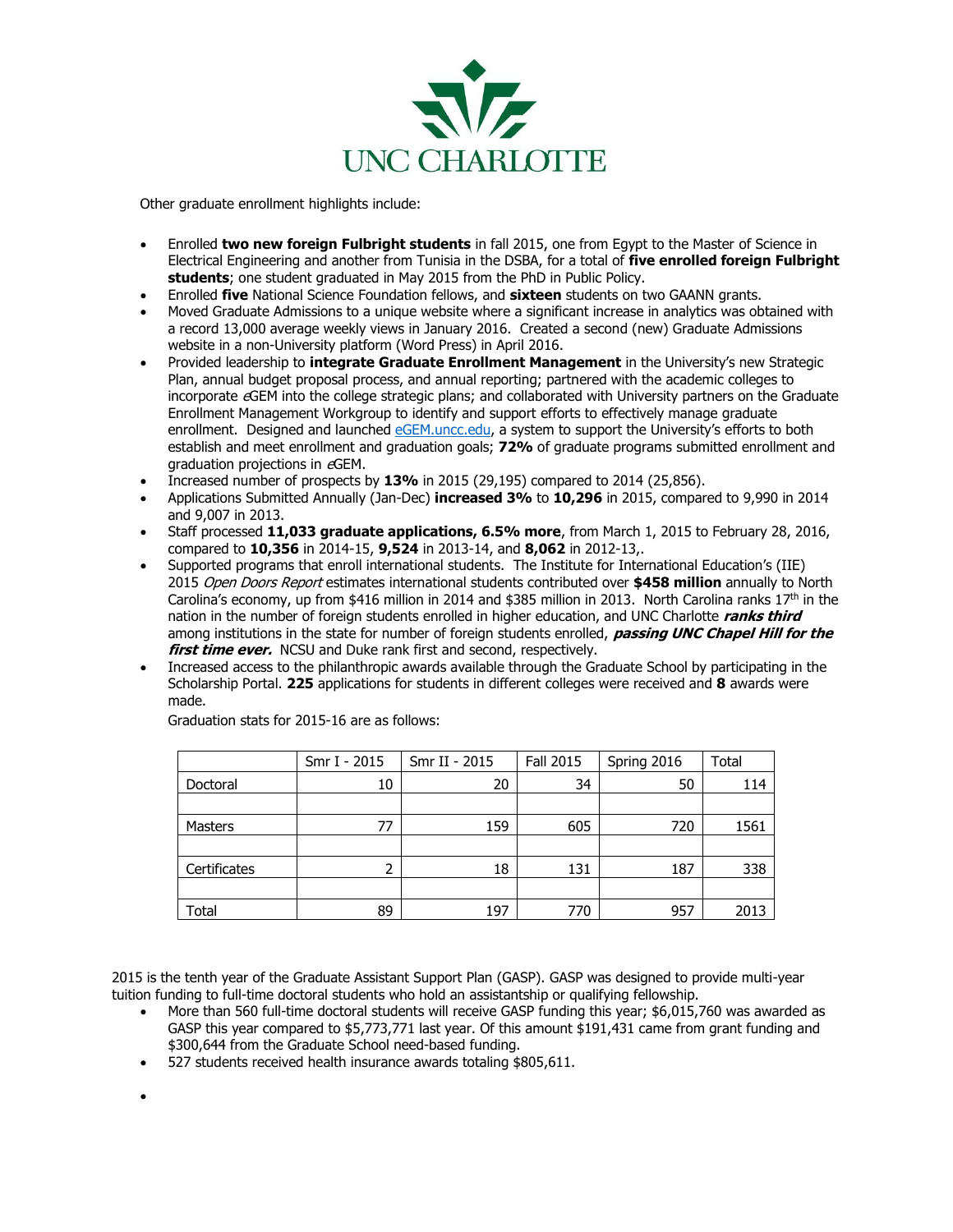

 The Graduate School Customer Service team handled 13,406 calls from Feb. 2015 to March 2016 and facilitated 3752 walk-in customers with 2065 Graduate Admission related and 1687 Graduate Academic Affairs related.

Other funding highlights include:

- The purpose of the NSF Graduate Research Fellowship Program (GRFP) is to help ensure the vitality and diversity of the scientific and engineering workforce of the United States. The program recognizes and supports outstanding graduate students who are pursuing research-based masters and doctoral degrees in fields within NSF's mission. The GRFP provides three years of support for the graduate education of individuals who have demonstrated their potential for significant achievements in science and engineering research. Three students received new 2015 NSF GRFP awards, bringing the University's total to 20 NSF GRFP awards. The Graduate School does provide "topping-off" awards to ensure students who have completed the GRFP but not yet graduated, have funding available to complete the degree. Also as a costshare condition for the NSF grant, the Graduate School provides a full level of funding to support one GRFP (total GS commitment for 2015-16 \$83,826).
- UNC Charlotte ranks #4 in North Carolina for the total number of NSF Graduate Research Fellowship awards.
- 300 master's students received merit-based tuition awards totaling \$686,700 this year. These merit-based awards require students to hold a qualifying assistantship and be enrolled full-time.
- 610 students were awarded \$1,999,060 in Graduate School Tuition Scholarships which are need-based and do not require student to hold an assistantship or enroll full-time.
- 154 graduate students received named fellowships (\$451,035) and 3 students received a Yellow Ribbon match totaling \$13,461
- By the end of this academic year we anticipate that a total of 1,978 students will hold or have held an assistantship totaling \$13,888,298. This is up from 1,798 students (\$12,625,725.83) in AY 2014-15.

In 2015, the Graduate School launched the Veteran Fellowship program. Military veterans entering any masters or doctoral program are eligible to receive a two-year graduate assistantship (Teaching or Research), full tuition support and health insurance if needed. Three students were selected for this fellowship.

In support of the Graduation Initiative, the Graduate School implemented **DegreeWorks,** a tool for graduate student planning and faculty advising, as well as graduation clearance. This initiative facilitated more than **70** curricular changes and offered **17** training sessions to faculty. We also reduced the number of academic suspensions and terminations (**down 12%)** through efforts to identify students in danger of failing a course and communicate to students and faculty proactively. We Increased number of students graduating **(27%)** and facilitated individualize learning for graduate students by approving curricular exceptions via the academic petition tool. Processed **1,440**  academic petitions, an increase of 3.2%.

The Center for Graduate Life increased the enrollment in GRAD professional development courses to **368** students.

Other CGL highlights include:

- Established a collaborative partnership with *Communication Across the Curriculum* which supported 40 graduate students, to date, with speaking resources.
- Recognized excellence in graduate student teaching through the Outstanding GTA award. **14** Teaching Assistants were nominated, the highest number to date.
- A new GRAD course for international students who want to teach was established.
- The Graduate Center provided \$10,000 to the Center for Graduate Life to continue funding the development of Professional Skills courses and workshops. While open to full graduate student constituency, they are targeted for students in the PSM programs. "Transferrable Skills" was offered for the second time this fall, and a new 8-week "Workplace Communications" course was offered in spring 2016.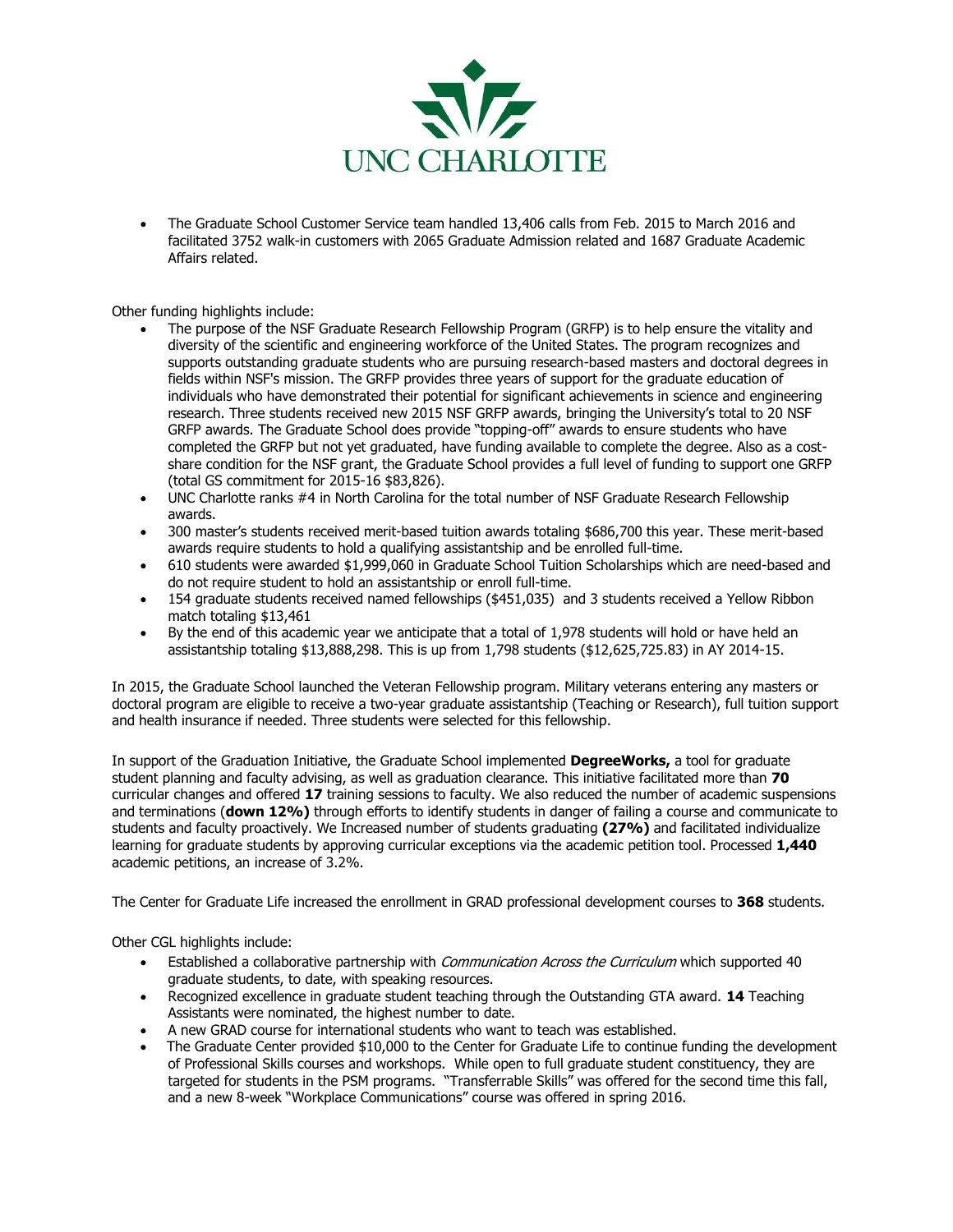

The Graduate Center Highlights:

The Graduate Center is providing summer support of \$2000 for graduate students doing research and mentoring with the Charlotte Teachers' Institute teachers and professors.

Both the Health Informatics and Data Science and Business Analytics programs continue to have strong demand, and diverse cohorts. Referred applications for the HI Program remain stable, the DSBA has seen an increase of over 250% in referred applications. We anticipate fall 2016 enrollment to be roughly 60 students in the HI program and 150 in the DSBA program.

In fall 2015, the DSBA academic program admitted and enrolled its first Fulbright student. The student is from Tunisia and is considering a research program after he completes the degree in Data Science and Business Analytics. A second Fulbright recipient from Bahrain accepted an offer of admission for the DSBA. She is expected to matriculate fall 2016.

A new Director of Student Services, Carly Mahedy, was hired to manage the administrative functions for both Health Informatics and the DSBA programs. The Student Services Director is responsible for non-academic aspects such as recruitment, application processing, initial advisement, internship placement, and schedule building for both programs.

The HI and DSBA programs provided over **\$36,000** and **\$126,000** respectively to support Teaching and Research assistantships across four colleges and multiple units. These assistantships supported faculty teaching and research, implementation of the SOPHI Data Observatory, and development of custom workshops in collaboration with Project Mosaic. More importantly, these funds provided financial support to recruit and retain some of our best students.

#### **2. To expand the frontiers of knowledge and leverage discovery for the public benefit through innovative programs that span the disciplines in research, creative activities, and graduate education:**

The Graduate School, through the Center for Graduate Life, trained and supported **191** graduate teaching assistants.

Dr. Judy Krauss gave a teaching strategy workshop for **50** post-docs and faculty at the North Carolina Research Campus.

The Graduate Research Symposium, co-sponsored by the Graduate School, awarded more than \$3,500 in prize monies to 20 presenters. 133 abstracts were submitted and **119 students presented** their work in poster and oral sessions.

The Center for Graduate Life offered three workshops and three review sessions, to help students apply for external fellowships. More than seven faculty members came to the Center for Graduate Life to review more than 15 student applications for **the NSF Graduate Research Fellowship**. Two UNC Charlotte students were awarded the fellowship this year.

The addition of **Dissertation Days** was instrumental in providing support to a variety of students working on dissertations, particularly non-traditional students.

The Graduate School initiated collaboration between the Honors College and CRS to fund UNC Charlotte students to attendance to the National Conference of Undergraduate Research.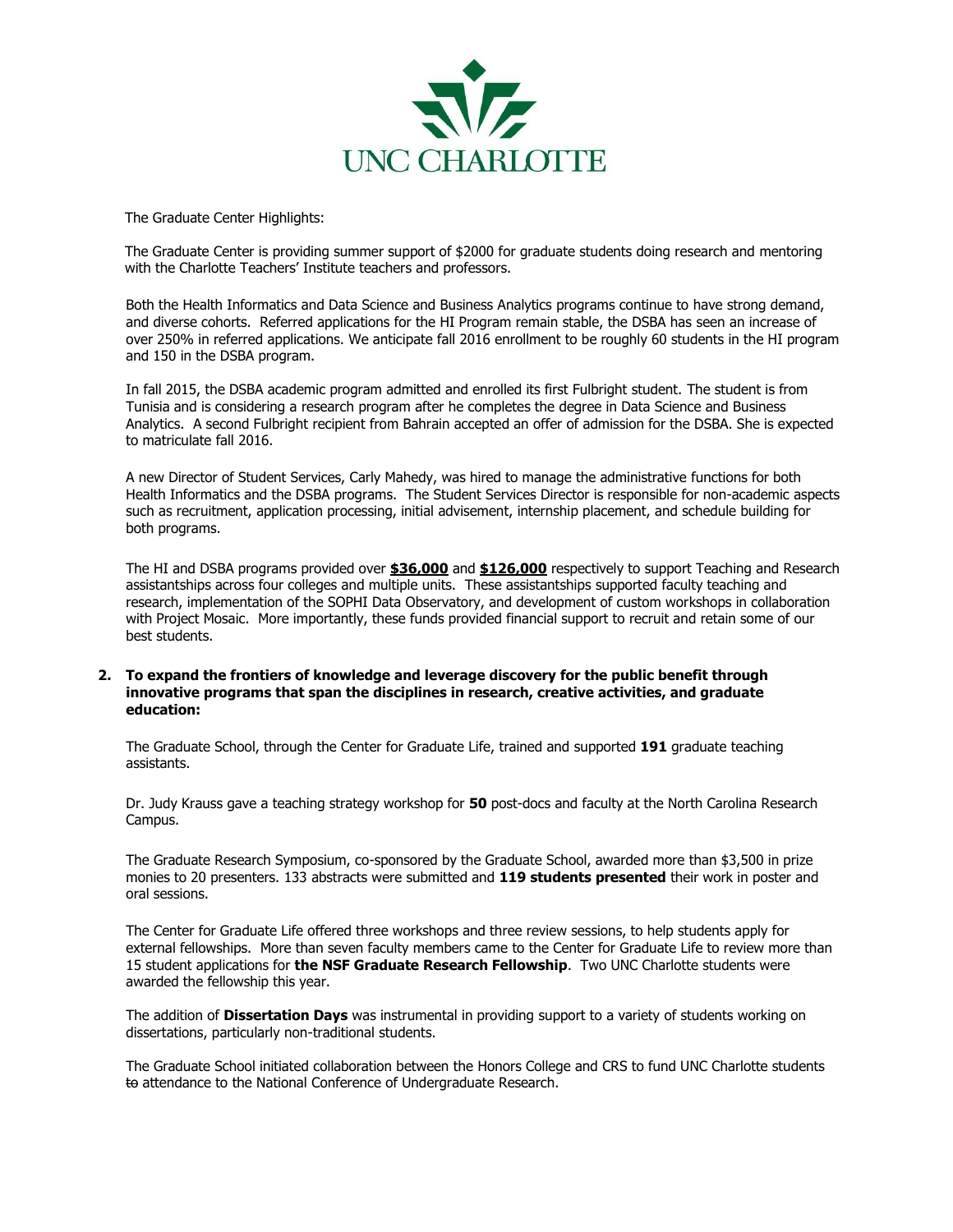

In 2015-2016 the Graduate Center expanded its role to facilitate international partnerships in graduate education. In consultation with the Office of International Programs, the Office of Extended Academic Programs, and

Graduate Admissions, the Graduate Center has developed both a dual degree and a research partnership with the National Institute of Technology in Rourkela, India.

Other activities include:

- The Graduate Center is engaged in exploratory conversations with private and public institutions to develop partnerships in Santiago, Chile and Sarajevo, Bosnia.
- Graduate School Staff have met with representatives from several academic institutions to develop opportunities for dual degree and student exchange programs at the graduate level, and meetings with several government ministries took place in the exploration of possible joint research projects. The Staff also met with EducationUSA, a US State Department initiative to promote recruitment of international students to UNC Charlotte graduate programs.

#### **3. To engage community partners in mutually beneficial programs that enhance the economic, civic, and cultural vitality of the region:**

The Graduate School Advisory Board has been active and is now composed of 14 external members of the local community. The Board has been energetically engaged in fundraising activities and is involved in the development and implementation of a corporate skills program for graduate students. In the fall 2015, we offered a series of workshops, designed by our Board, to students on different areas of the corporate culture, including leadership, communication, and teamwork. Students may earn a transcript notation by completing a module of three workshops in any one area. This spring (2016) we will prepare a proposal for a new graduate certificate in professional skills and leadership.

The Graduate School is a sponsor for the 2016 KEEPING WATCH on AIR organized by the UNC Charlotte Urban Institute and the College of Arts + Architecture.

Student recognition events hosted by the Graduate School:

- The Graduate School Student Awards Luncheon recognizes the exceptional students who have received Graduate School Fellowships in 2015. This is also an opportunity to show appreciation to the donors who have made these Fellowships possible. Nearly 70 students, Graduate Program Directors, University staff, and donors attended the annual event. The awards luncheon also recognizes the recipients of other prestigious fellowships and scholarships, including the National Science Foundation Graduate Research Fellowship and the PEO International Peace Scholarships, which provides scholarships for selected women from other countries for graduate study in the United States and Canada.
- The Doctoral Student Commencement Dinners were held at the Student Union prior to the fall and spring commencement ceremonies. The dinners continue to be well received and attended by the graduates, their advisors and guests.
- The Center for Graduate Life set up a tent and invited new graduate students to events for the afternoon of the New Student Convocation in the fall. While the attendance was good, the nature of the day is so undergraduate focused that we will not likely repeat the event.

Graduate Academic Affairs supported the Charlotte Research Scholar's summer program through the recruitment, selection and promotion of the research (159 student applications).

Two graduate students will present their research at the North Carolina Council of Graduate Schools (NCCGS) Graduate Education Day (May 24, 2016) in Raleigh as part of an effort to educate our legislators.

Graduate Student Affairs collaborated with CRI and the Charlotte Venture Challenge to offer a workshop on Evidence-Based Entrepreneurship for graduate students.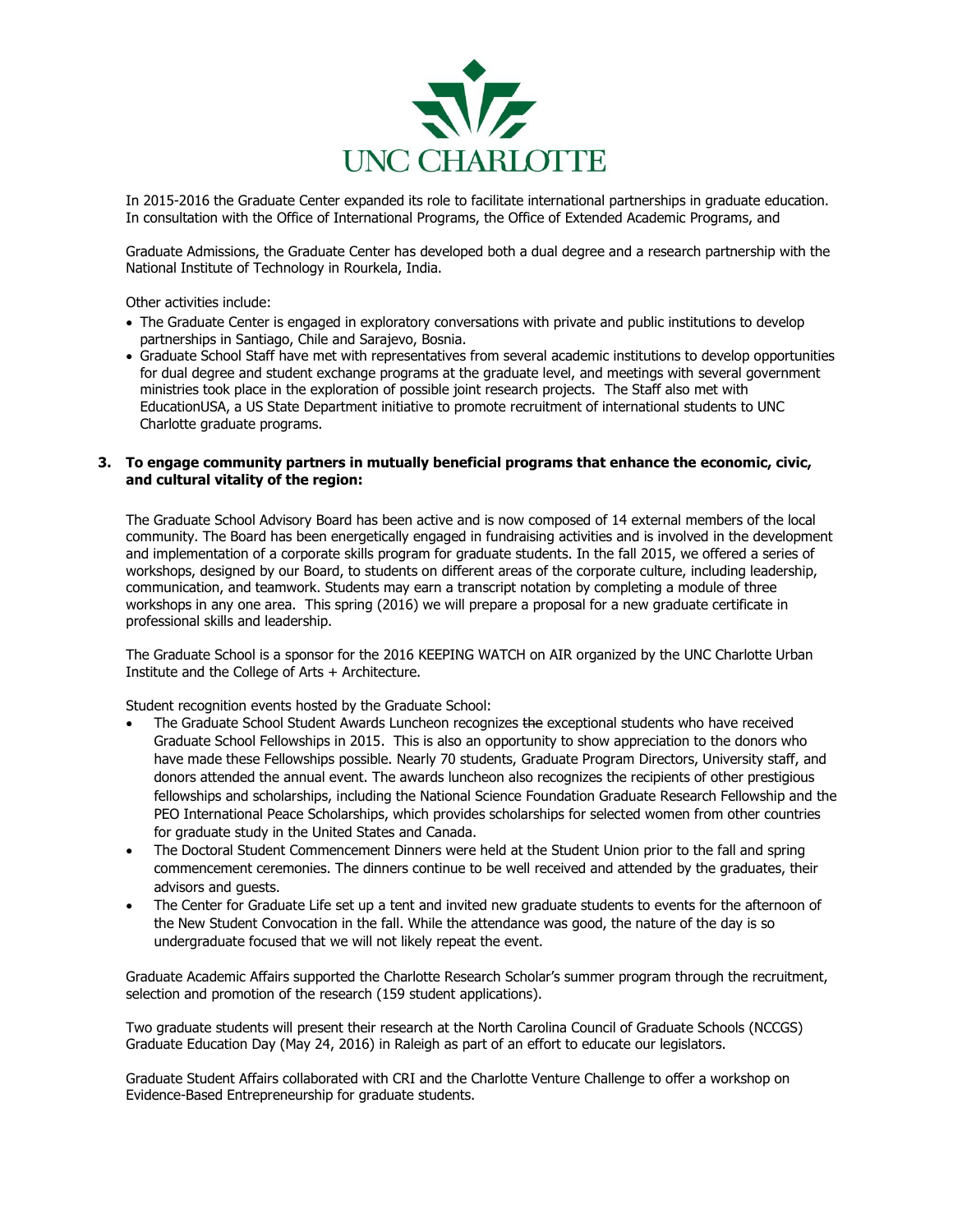

The Graduate School has prepared a curriculum proposal for a professional skills certificate that we plan to offer in the spring 2017.

The Graduate Center continues its collaboration with UNC Charlotte's College of Education and Teach for America to deliver an innovative and high quality program to serve this unique population of teachers. This year, for the second summer, 90 TFA Teacher Corp members are participating in the program. We will host TFA's Induction Training. We see this as an opportunity to showcase the campus and recruit highly qualified Teach for America Corp members to our graduate programs.

New relationships with industry partners were cultivated including Hendrick Motorsports, Charlotte Chamber of Commerce, PMMC, Peak 10, and Ernst & Young. Ongoing partnerships have been strengthened through successful internship placement of DSBA & HI students with companies including Novant Health, McKesson, Cardinal Innovations, Premiere and Deloitte. Open house and networking events were hosted as an extra level of service to partners of Deloitte and PWC. We see this as a way to personalize the process and make every effort to create a direct hiring pipeline for employers to reach our students.

The Data Science Initiative hosted the first annual Analytic Frontiers Conference on March 30th, 2016 for **450+** senior executives, professional analysts, data scientists and business leaders. Prominent keynote speakers included Tom Davenport and David Kiron. Over 30 panelists and speakers led break-out sessions with topics spanning retail, healthcare, energy and financial service analytics. Both the HI and DSBA academic programs were promoted at this event. The conference showcased the City of Charlotte as a national hub for big data and the university as a research leader.

Dr. Daniel Janies, UNC Charlotte Carol Grotnes Belk Distinguished Professor of Bioinformatics and Genomics, and Director of Global Research Collaborations for the Graduate School, welcomed visiting graduate student Denis Jacob Machado from the University of São Paulo (USP), Brazil who joins his team this spring for a one-year research term. Machado and his advisor at USP, Dr. Taran Grant, are the recipients of a "BEPE" (Bolsa Estágio de Pesquisa no Exterior) Research Internship Abroad award supporting the student exchange from the São Paulo Research Foundation (FAPESP). Machado and Grant want to identify genes that allow amphibians to resist their own poisons. Their organisms of interest include Brazil's Maldonado Redbelly Toad, South American poison dart frogs and the North American rough-skin newt. In partnering with Janies, their objectives require the acquisition of specialized knowledge on comparative genomics, animal evolution, and bioinformatic analysis of large DNA data sets that are available at UNC Charlotte.

## **B. EXAMPLES OF DATA-BASED IMPROVEMENTS DURING THE YEAR**

Describe 3 examples of how the unit/department/college has used assessment data for the purpose of improvement during the year.

Graduate Enrollment Management collects data at the program and aggregate levels routinely, to determine enrollment projections and environmental factors (both internal and external to the University) that may impact enrollment. Persistence data, application and admit data, and financial aid data are regularly reviewed. This information is made available to the programs and college administrators to help them make informed decisions in meeting enrollment goals.

Satisfaction surveys found that graduate students felt a need for greater help in developing communication skills particularly in public speaking. As such, staff from the Center for Graduate Life partnered with the Department of Communication Studies and the Speaking Resource Center director, to sponsor a consultant to work with graduate students to improve these skills. The program is open to both undergraduate and graduate students. Consistent with our evidence for the need, the Speaking Resource Center has been booked almost exclusively with graduate students since it opened in March.